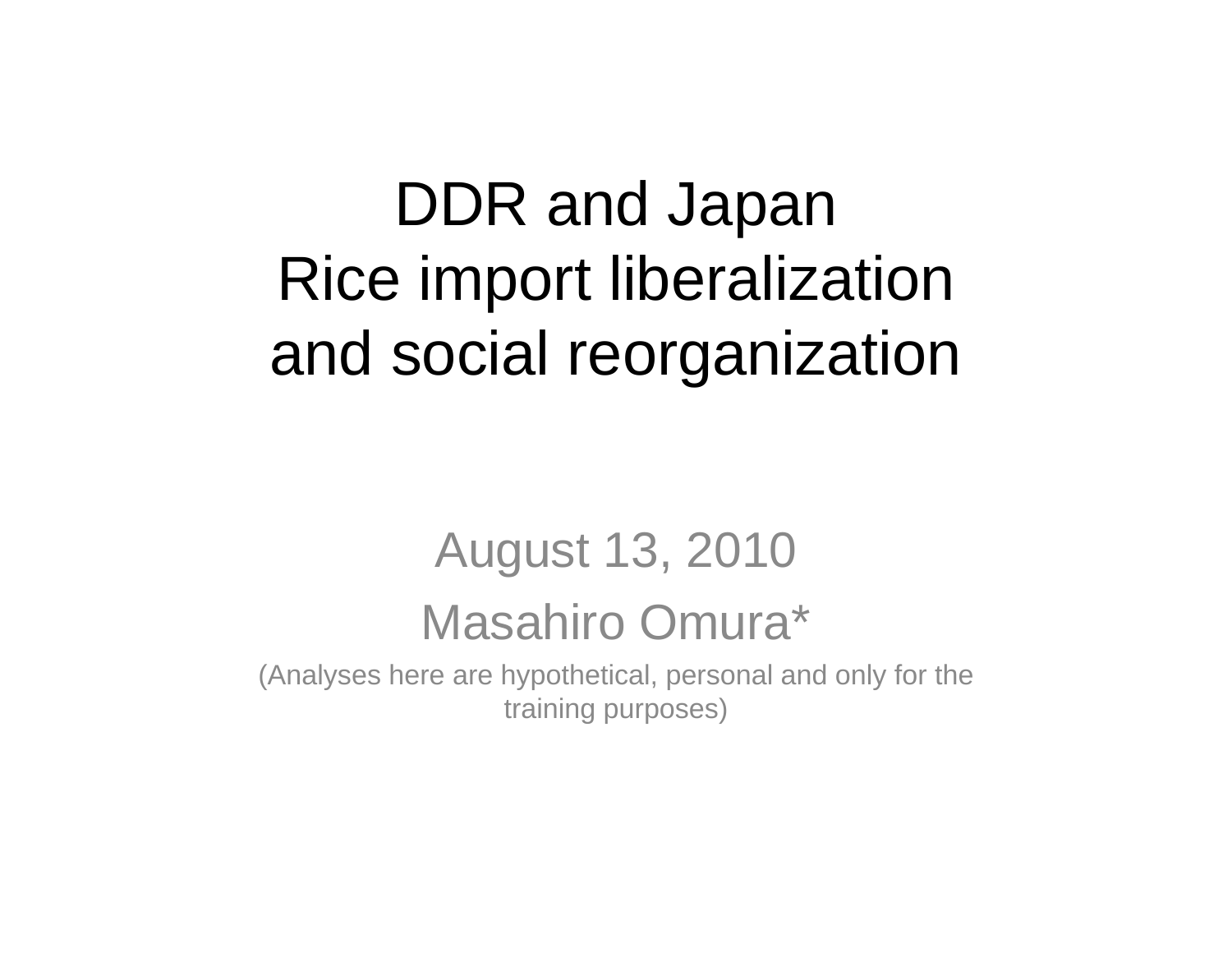## Data

- Base Version of "Doha and Egypt"
- Base 26x12 Database based on two prior database modifications as outlined below:
- • 1) The base data (egybav2) has the SO scenario imposed on the database using the altertax procedure (creates version egyalt)
- • 2) ATC implementation is simmulated by shocking the database (egyalt) to creates a new
- • database (egyaltmf -- this database) to which Doha Scenario shocks are applied.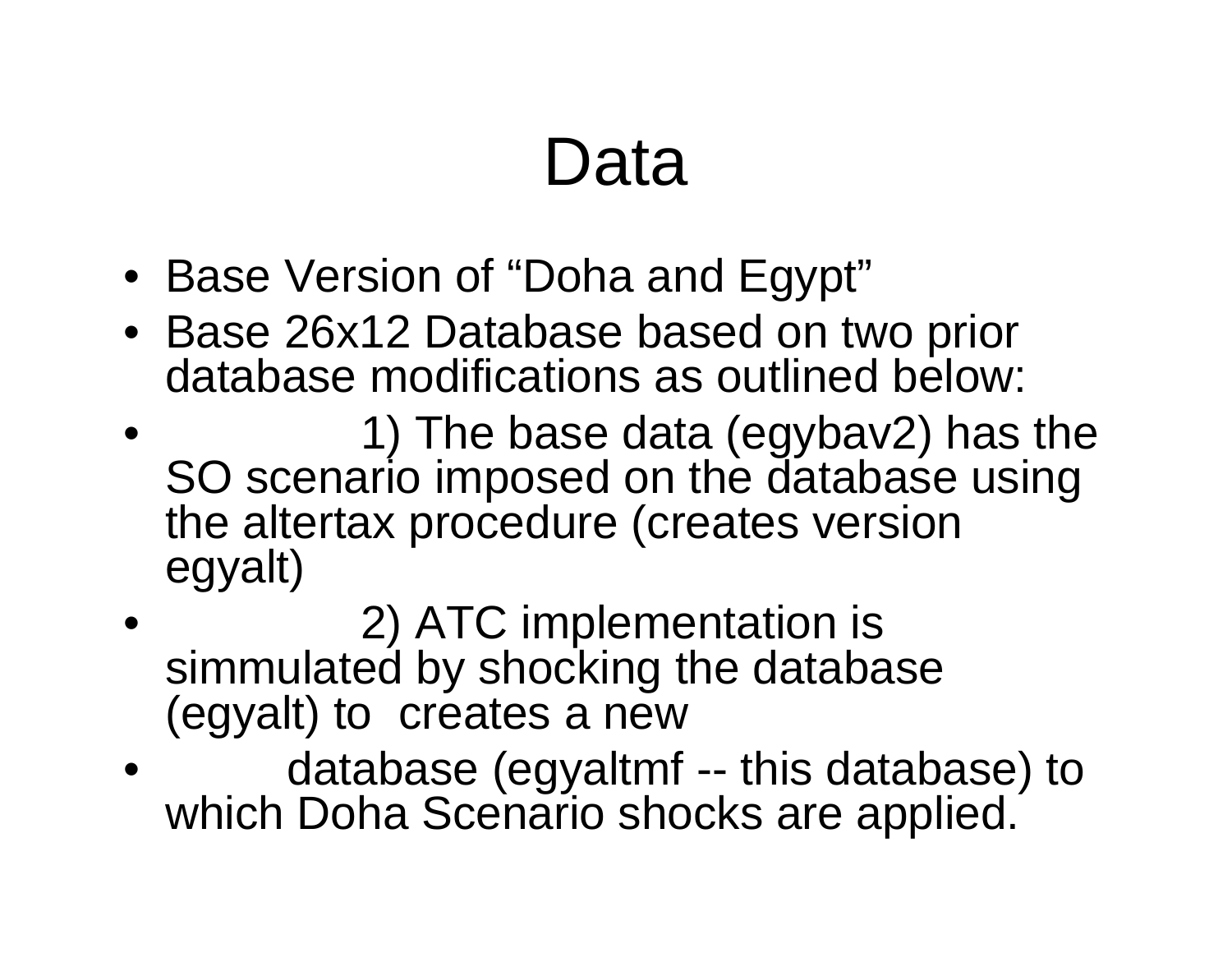## Shock applied

• Shock tms("Processed Rice",REG,"Japan") = target% 0; with EGT Closure(fixed wage&T/B)

| RTMS          | rTMS |
|---------------|------|
| 1             |      |
| CENTA         |      |
| М             | ი    |
| 2 China       | 984  |
| 3 Egypt       | 1000 |
| 4 EU          | 344  |
| 5 India       | 827  |
| 6 Japan       | ი    |
| 7 LDC         | 845  |
| 8             |      |
| MERCO         |      |
| SUR           | ი    |
| 9             |      |
| <b>MEXICO</b> | 0    |
| 10 ROW        | 835  |
| 11 USA        | 780  |
| 12 XME        | ი    |
| Total         | 5615 |

• Import tax on rice is extremely high in Japan.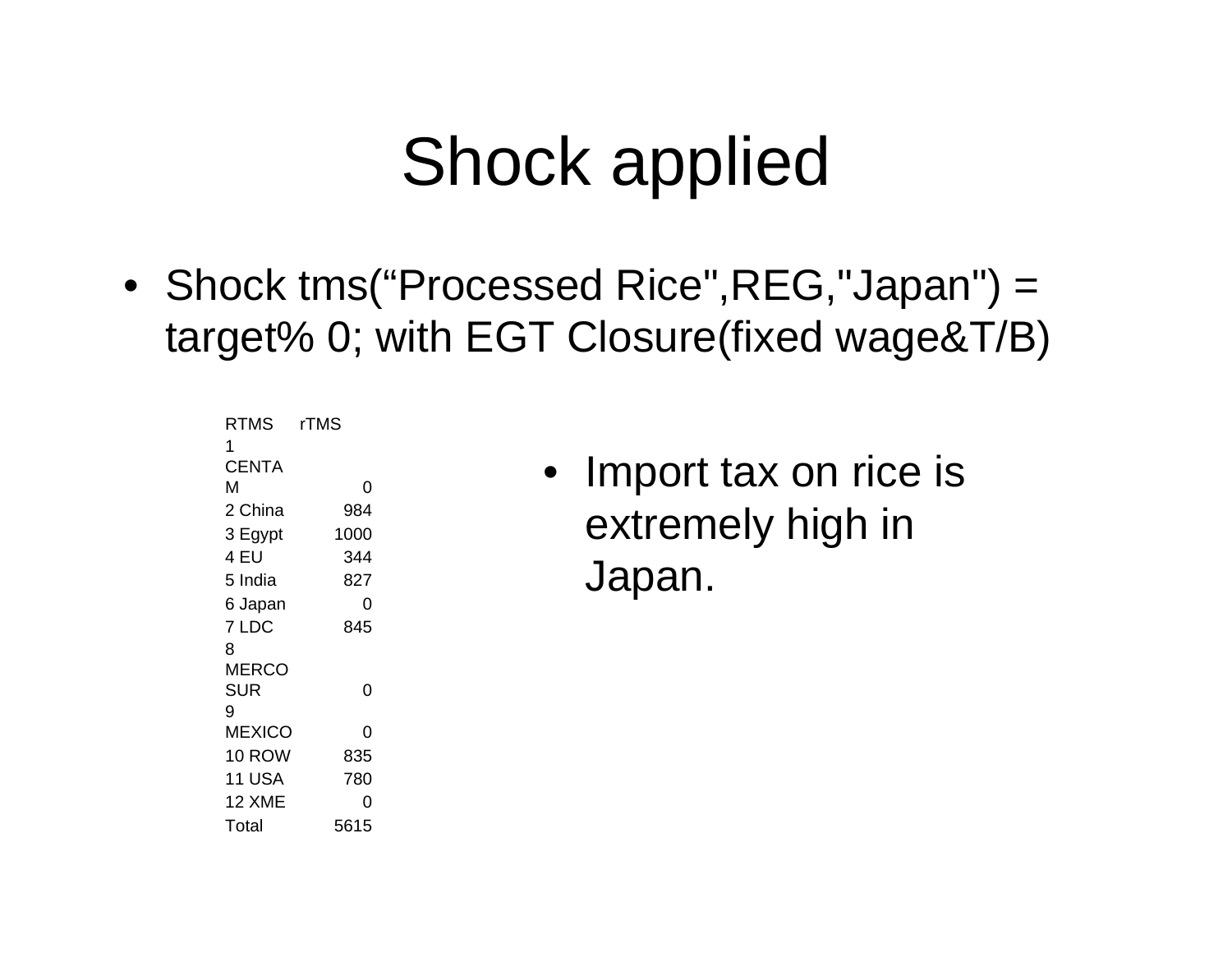## Worldwide Welfare Effects of full liberalization  $(TMS = 0)$

| <b>WELFARE</b>  | 1 alloc_A1 | 2 endw_B1      | 5 tot_E1 | 6 IS_F1 | Total    |
|-----------------|------------|----------------|----------|---------|----------|
| 1 CENTAM        | 4.34       | 7.4            | 16.6     | $-3.9$  | 24.5     |
| 2 China         | $-204$     | $-555$         | 687      | $-97.7$ | $-170$   |
| 3 Egypt         | $-0.315$   | 0.051          | $-2.52$  | 1.85    | $-0.935$ |
| 4 EU            | 55.7       | $\mathbf 0$    | $-3.21$  | $-41.1$ | 11.4     |
| 5 India         | $-2.69$    | 10.9           | 19.9     | $-3.86$ | 24.2     |
| 6 Japan         | 13325      | $\mathbf 0$    | $-1793$  | 175     | 11707    |
| 7 LDC           | $-2.73$    | $-24.1$        | 37.4     | 6.46    | 17.1     |
| 8               |            |                |          |         |          |
| <b>MERCOSUR</b> | $-3.78$    | $-9.83$        | 22.8     | $-4.52$ | 4.7      |
| 9 MEXICO        | 12.1       | 11.2           | $-31.6$  | $-2.68$ | $-10.9$  |
| <b>10 ROW</b>   | $-183$     | $-210$         | 636      | $-57.5$ | 186      |
| <b>11 USA</b>   | $-39.5$    | $\mathbf 0$    | 379      | 31.3    | 370      |
| 12 XME          | 4.82       | $\overline{0}$ | 27.1     | $-3.01$ | 28.9     |
| Total           | 12966      | $-769$         | $-4.51$  | 0.46    | 12192    |

Japanese welfare gain exceeds 11B dollars.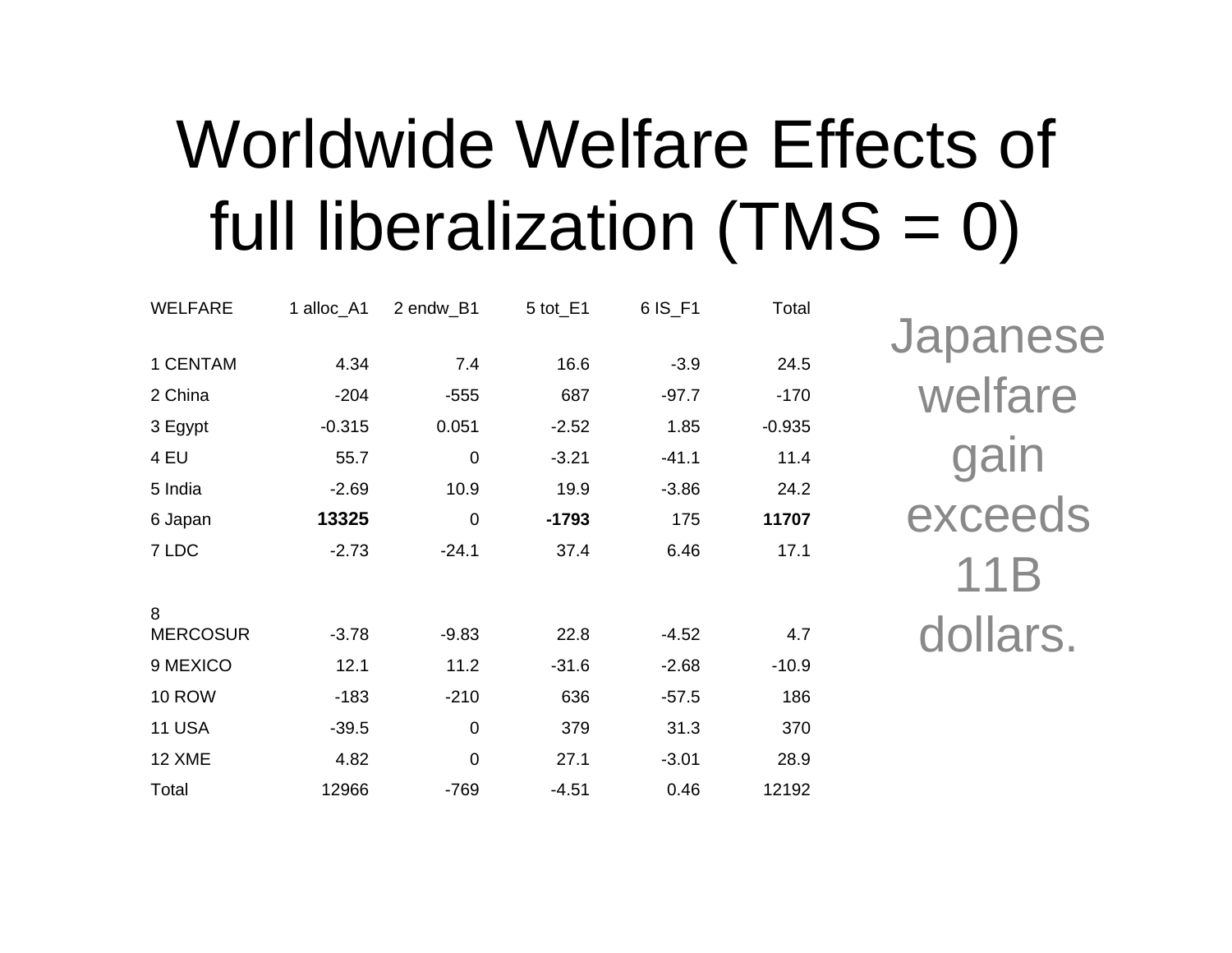## Welfare Effects in Japan (1)

|                | <b>WELFAR</b> |           | <b>CNTalleff</b> | TTAX                     | 2 mtax        | A21           | <b>OTAX</b> |
|----------------|---------------|-----------|------------------|--------------------------|---------------|---------------|-------------|
| A              | Е             | A2<br>kr  |                  | 1                        |               | 6 AppLeat     | 16.6        |
| 1              |               | 1         |                  | <b>CENTAM</b>            | $-0.104$      | 7 cartrn      | 64.1        |
| alloc_A1       | 13325         | pfacttax  | 230              | 2 China                  | 4163          | 9 Chemical    | 74.9        |
| $\overline{2}$ | 0             | 2 prodtax | 1814             | 3 Egypt                  | $-0.022$      | 10 Con        | $-15.4$     |
| endw_B1<br>3   |               | 3         |                  | 4 EU                     | $-20.7$       | 11 Elec       | 35.6        |
| tech_C1        | $\pmb{0}$     | inputtax  | 181              | 5 India                  | 73.5          | 14 Lmf        | 28.2        |
| 4              |               | 4 contax  | 197              | 6 Japan                  | $\mathbf 0$   | <b>15 LVS</b> | 10.7        |
| pop_D1         | 0             | 5 govtax  | 3.34             | 7 LDC                    | 225           | 16 MacElct    | 315         |
| 5 tot_E1       | $-1793$       | 6 xtax    | 0                | 8                        |               | 17 Min        | 17.2        |
| 6 IS_F1        | 175           | 7 mtax    | 10899            | <b>MERCOS</b>            |               | 18 Mtl        | 72.1        |
| $\overline{7}$ |               | Total     | 13325            | <b>UR</b>                | $-2.56$       | 19 oMnfcs     | 18.6        |
| pref_G1        | 0             |           |                  | 9 MEXICO                 | $-2.41$       | 20 OSR        | 186         |
| Total          | 11707         |           |                  | <b>10 ROW</b>            | 3550          | 22 pfbev      | 387         |
|                |               |           |                  | <b>11 USA</b>            | 2914          | 23 Rice_Pro   | $-6.78$     |
|                |               |           |                  | 12 XME                   | $-0.262$      | 24 Rice_Pdy   | 556         |
|                |               |           |                  | Total                    | 10899         | 25 Textile    | 21.5        |
|                |               |           |                  |                          |               | 26 TrdFinsvc  | 49.9        |
|                |               |           |                  | Efficiency gain is large | $\mathsf{In}$ | 27 Trncomsvc  | $-35.3$     |
|                |               |           |                  |                          |               | 30 Wdpap      | 19.2        |
|                |               |           |                  | import as well as rice,  |               | Total         | 1814        |
|                |               |           |                  |                          |               |               |             |
|                |               |           |                  |                          |               |               |             |

beverage and electric machine sectors.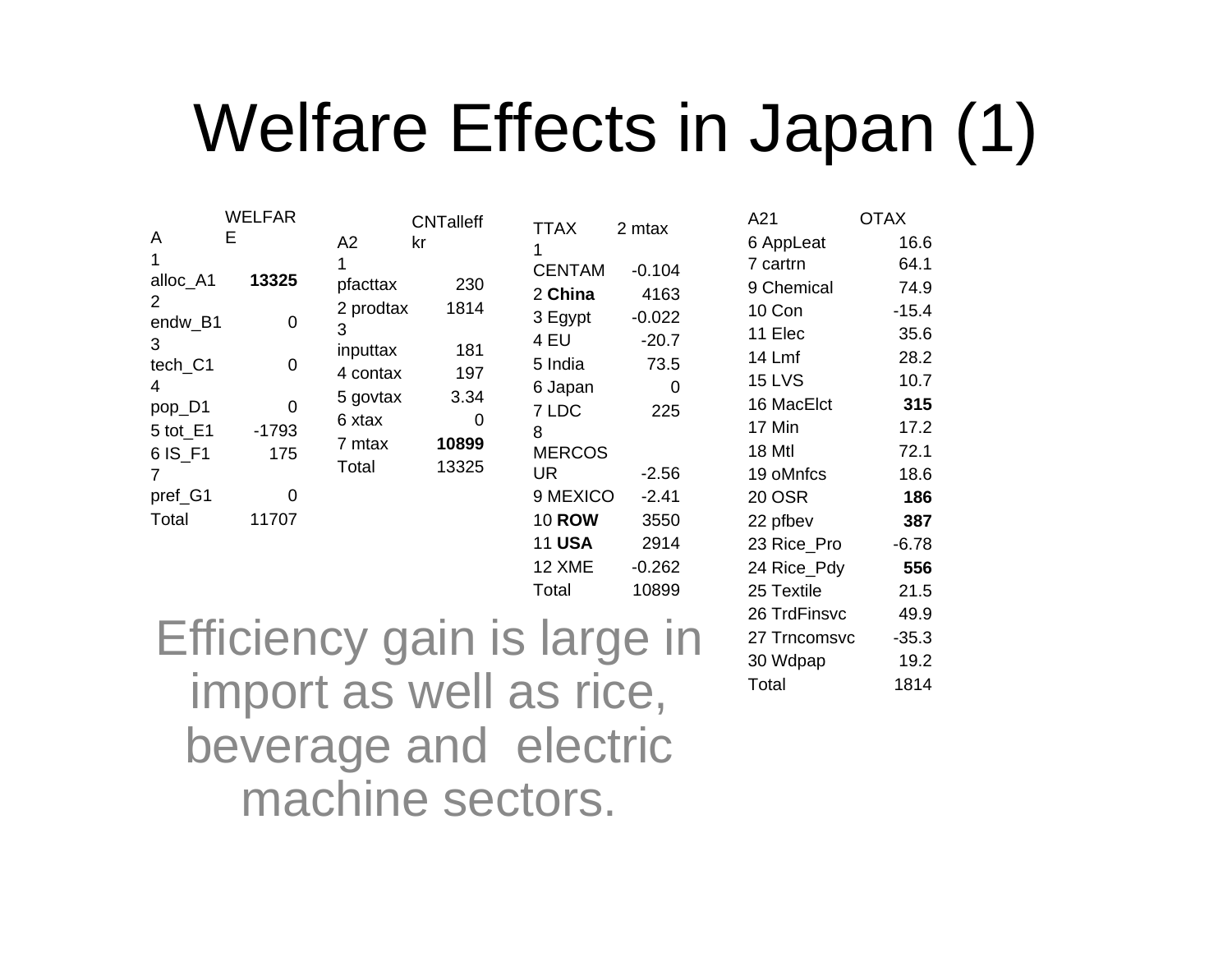## Welfare Effects in Japan (2)

| <b>TOT</b> | 1 percent 2 value | Total   |         |
|------------|-------------------|---------|---------|
| 1 pworld   | $-0.04$           | $-193$  | $-193$  |
| 2 pexport  | $-0.305$          | $-1461$ | $-1461$ |
| 3 pimport  | $-0.029$          | $-139$  | $-139$  |
| Total      | $-0.375$          | $-1793$ | $-1794$ |

| ps[*Japa       |             |                 |                       |               |          |
|----------------|-------------|-----------------|-----------------------|---------------|----------|
| n              | Sim)        |                 |                       |               |          |
|                |             |                 |                       | Rice_Pa       |          |
| Land           |             | $-38.13$ Energy | $-0.12$ d             |               | $-6.86$  |
| <b>UnSkLab</b> |             | $-0.32$ Fibers  |                       | -2.28Rice_Pro | $-10.18$ |
| <b>SkLab</b>   | $-0.12$ Lmf |                 |                       | -0.28 Textile | $-0.27$  |
|                |             |                 |                       | TrdFinsv      |          |
| Capital        | $-0.33$ LVS |                 | $-0.95c$              |               | $-0.41$  |
|                |             |                 |                       | Trncoms       |          |
| <b>NatRes</b>  |             | 0.56 MacElct    | $-0.27$ <sub>VC</sub> |               | $-0.29$  |
| AppLeat        | $-0.29$ Min |                 |                       | -0.28 Vegftnt | -4.47    |
|                |             |                 |                       | VegOilFa      |          |
| cartrn         | $-0.28$ Mtl |                 | $-0.26$               |               | $-0.58$  |
| Cereal         |             | -4.88 oMnfcs    |                       | $-0.32$ Wdpap | $-0.28$  |
| Chemical       | $-0.27$ OSR |                 |                       | $-0.31$ Wheat | $-3.44$  |
| Con            |             | $-0.29$ OthAg   |                       | $-2.6$ CGDS   | $-0.29$  |
| Elec           |             | $-0.29$ pfbev   | $-1.63$               |               |          |

Decline in prices of factor and intermediate products resulted in the decline of export prices, and worsened the terms of trade.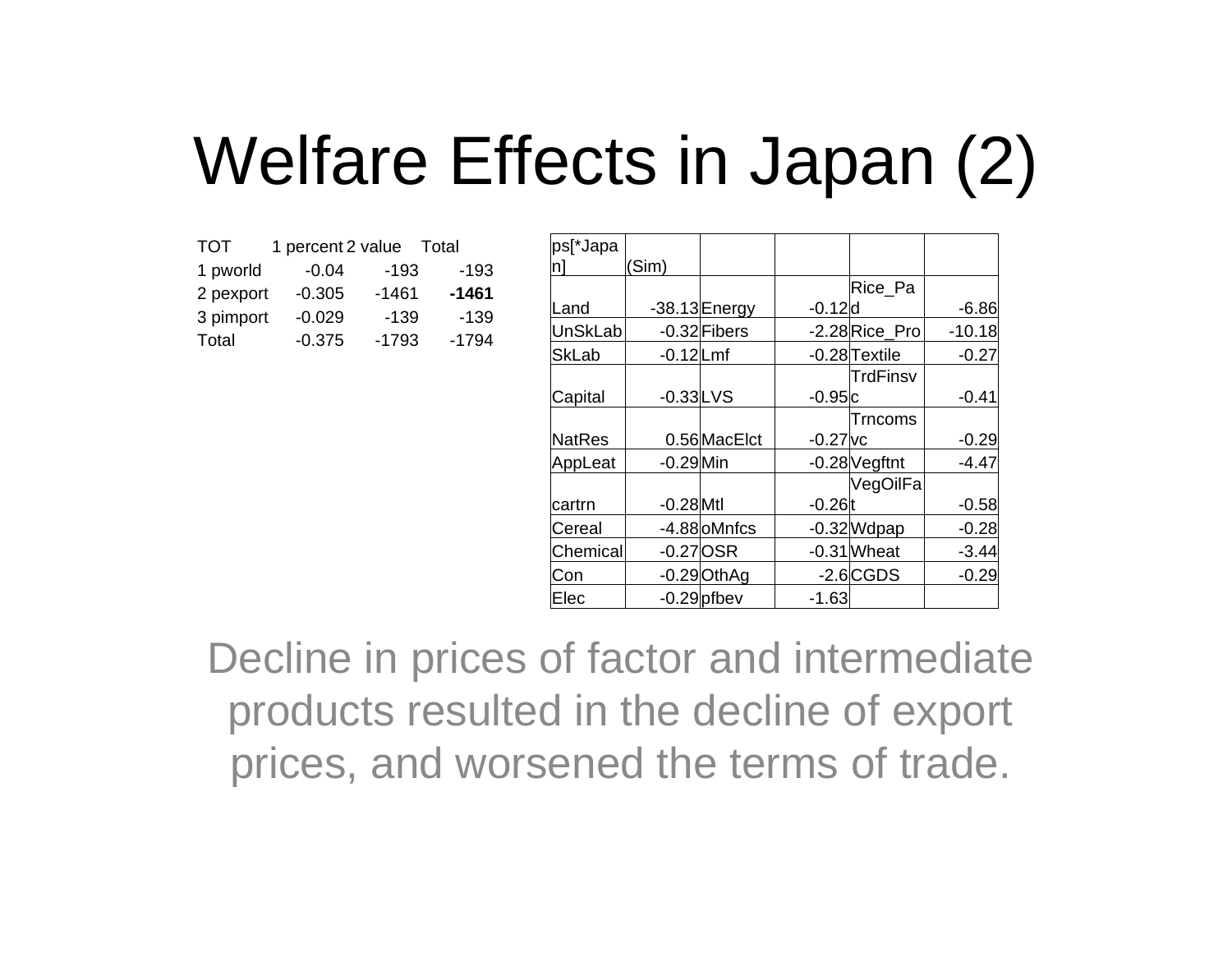## Welfare Effects in Japan (3)

| A21            | OTAX    |              | 11                                  |       |       |          |             |
|----------------|---------|--------------|-------------------------------------|-------|-------|----------|-------------|
| 16             |         | qfe[**Japan] | MacElct 15 OSR 17 pfbey 18 Rice Pro |       |       |          | 19 Rice_Pad |
| MacElct        | 315     | 1 Land       | 31.13                               | 30.65 | 29.29 | -35.81   | $-53.38$    |
| 20 OSR         | 186     | 2 UnSkLab    | 1.17                                | 0.33  | 1.05  | $-77.1$  | $-65.25$    |
| 22 pfbev       | 387     | 3 SkLab      | 0.92                                | 0.08  | 0.83  | $-77.15$ | $-65.26$    |
| 23             |         | 4 Capital    | 1.18                                | 0.35  | 1.07  | $-77.1$  | $-65.25$    |
| Rice Pro<br>24 | $-6.78$ | 5 NatRes     | $\Omega$                            | 0     | 0     | $-0.13$  | $-0.44$     |
| Rice_Pdy       | 556     |              |                                     |       |       |          |             |
| Total          | 1814    |              |                                     |       |       |          |             |

Output efficiency gain was achieved by replacement of primary factors.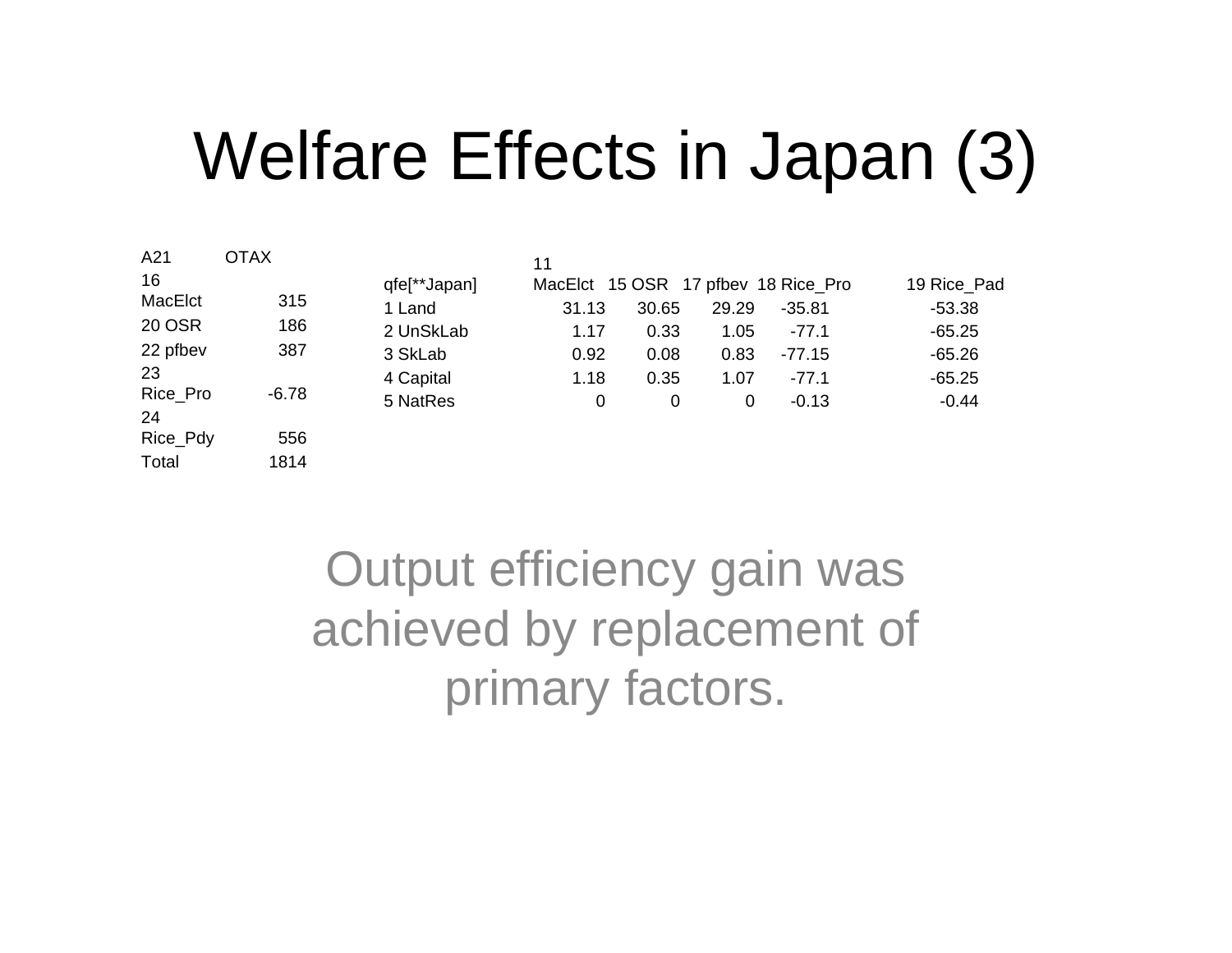#### Trade-off between welfare gain and difficulty related to replacement of Labor and Land



There is a tradeoff between the welfare gain and the social difficulty related to the replacement of labor and land.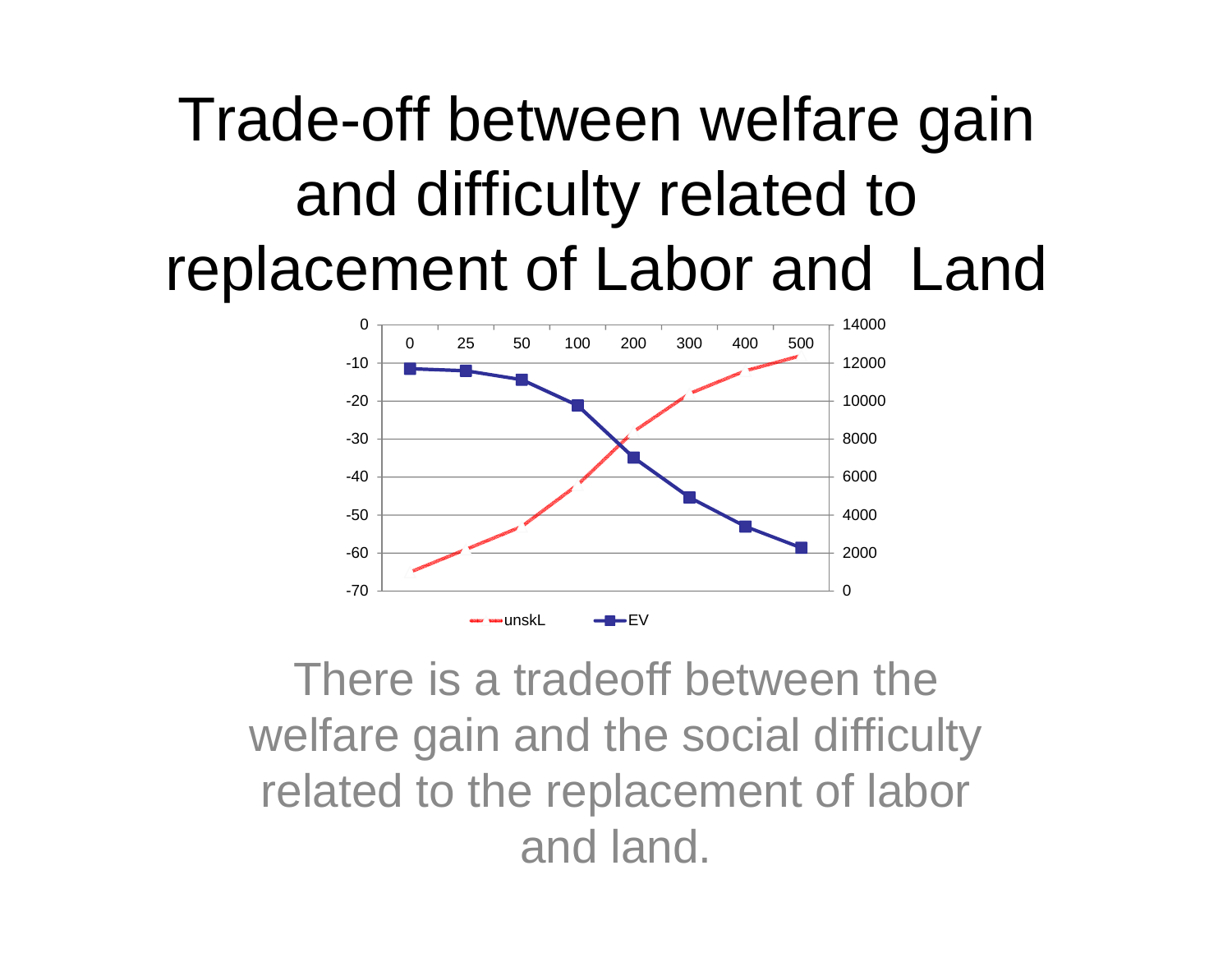### Social reorganization required in case of liberalization

|               | afe*       | • Equation ENDWDEMAND<br>qfe(i,j,r) = $qva(j,r)$ - ESUBVA(j) *<br>[pfe(i,j,r) - $pva(j,r)$ ]; (In this case |
|---------------|------------|-------------------------------------------------------------------------------------------------------------|
| <b>Rice</b>   | <b>Sec</b> | $ate=0$                                                                                                     |
| Land          | $-66.16$   | In case of liberalization, massive                                                                          |
| UnSkLab       | $-81.13$   | displacement of factors in rice<br>sector will occur. Displased                                             |
| <b>SkLab</b>  | $-81.15$   | factors need to be absorbed in                                                                              |
| Capital       | $-81.13$   | other sectors. The social costs<br>and speed of such a large-scale                                          |
| <b>NatRes</b> | $-0.39$    | replacement is unknown.                                                                                     |
|               |            |                                                                                                             |

\* Simulation result with GTAP7 data, full liberalization in paddy and processed rice.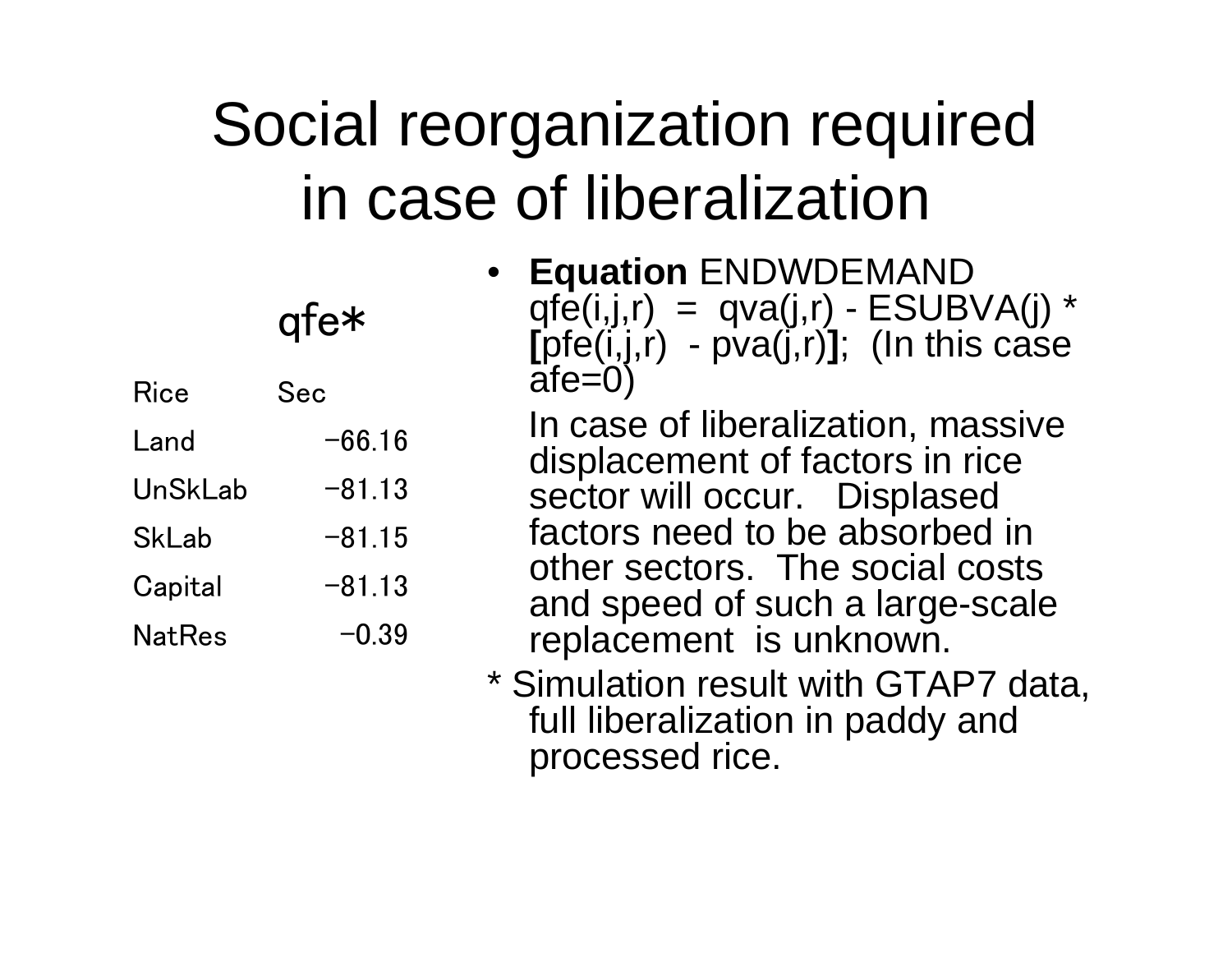| Japanese       | $\mathbf{1}$<br><b>GrainsCro</b> |                 |             |             |                  |                    |             |             |
|----------------|----------------------------------|-----------------|-------------|-------------|------------------|--------------------|-------------|-------------|
| pfe            | ps                               | 2 Rice          | 3 MeatLstk  | 4 CMT       | 5 Extraction     | 6 ProcFood         | 7 MIL       | 8 SGR       |
| 1 Land         | $-37.4$                          | $-78.7$         | $-33$       | $-22.6$     | $-37.3$          | $-22.9$            | $-23.1$     | $-23$       |
| 2 <sup>1</sup> |                                  |                 |             |             |                  |                    |             |             |
| <b>UnSkLab</b> | $-0.2$                           | $-0.2$          | $-0.2$      | $-0.2$      | $-0.2$           | $-0.2$             | $-0.2$      | $-0.2$      |
| 3 SkLab        | $\mathbf 0$                      | $\mathbf 0$     | $\mathbf 0$ | $\mathbf 0$ | $\mathbf 0$      | $\boldsymbol{0}$   | $\mathbf 0$ | $\mathbf 0$ |
| 4 Capital      | $-0.2$                           | $-0.2$          | $-0.2$      | $-0.2$      | $-0.2$           | $-0.2$             | $-0.2$      | $-0.2$      |
| 5 NatRes       | $-4.5$                           | $-88.8$         | 2.5         | 1.9         | 2.4              | 1.1                | 0.6         | 0.8         |
| Total          | $-42.2$                          | $-167.8$        | $-30.9$     | $-21$       | $-35.2$          | $-22.1$            | $-22.8$     | $-22.5$     |
|                |                                  |                 |             |             |                  |                    |             |             |
|                | 9                                | 10 <sup>°</sup> | 11          | 12          | 13               | 14                 | 15          |             |
|                | TextWapp                         | LightMnfc       | HeavyMnfc   | Util_Cons   | <b>TransComm</b> | <b>OthServices</b> | <b>CGDS</b> | Total       |
|                | $-22$                            | $-22$           | $-22$       | $-21.3$     | $-19.3$          | $-22.1$            | $-24.7$     | $-431.3$    |
|                | $-0.2$                           | $-0.2$          | $-0.2$      | $-0.2$      | $-0.2$           | $-0.2$             | $-0.2$      | $-2.8$      |
|                | $\mathbf 0$                      | $\mathbf 0$     | $\mathbf 0$ | $\mathbf 0$ | $\mathbf 0$      | $\mathbf 0$        | $\mathbf 0$ | 0.7         |
|                | $-0.2$                           | $-0.2$          | $-0.2$      | $-0.2$      | $-0.2$           | $-0.2$             | $-0.2$      | $-2.5$      |
|                | 0.3                              | 0.3             | 0.3         | $\mathbf 0$ | $\mathbf 0$      | $\bf{0}$           | $-0.3$      | $-83.5$     |
|                | $-22$                            | $-22$           | $-22$       | $-21.6$     | $-19.6$          | $-22.3$            | $-25.3$     | $-519.4$    |